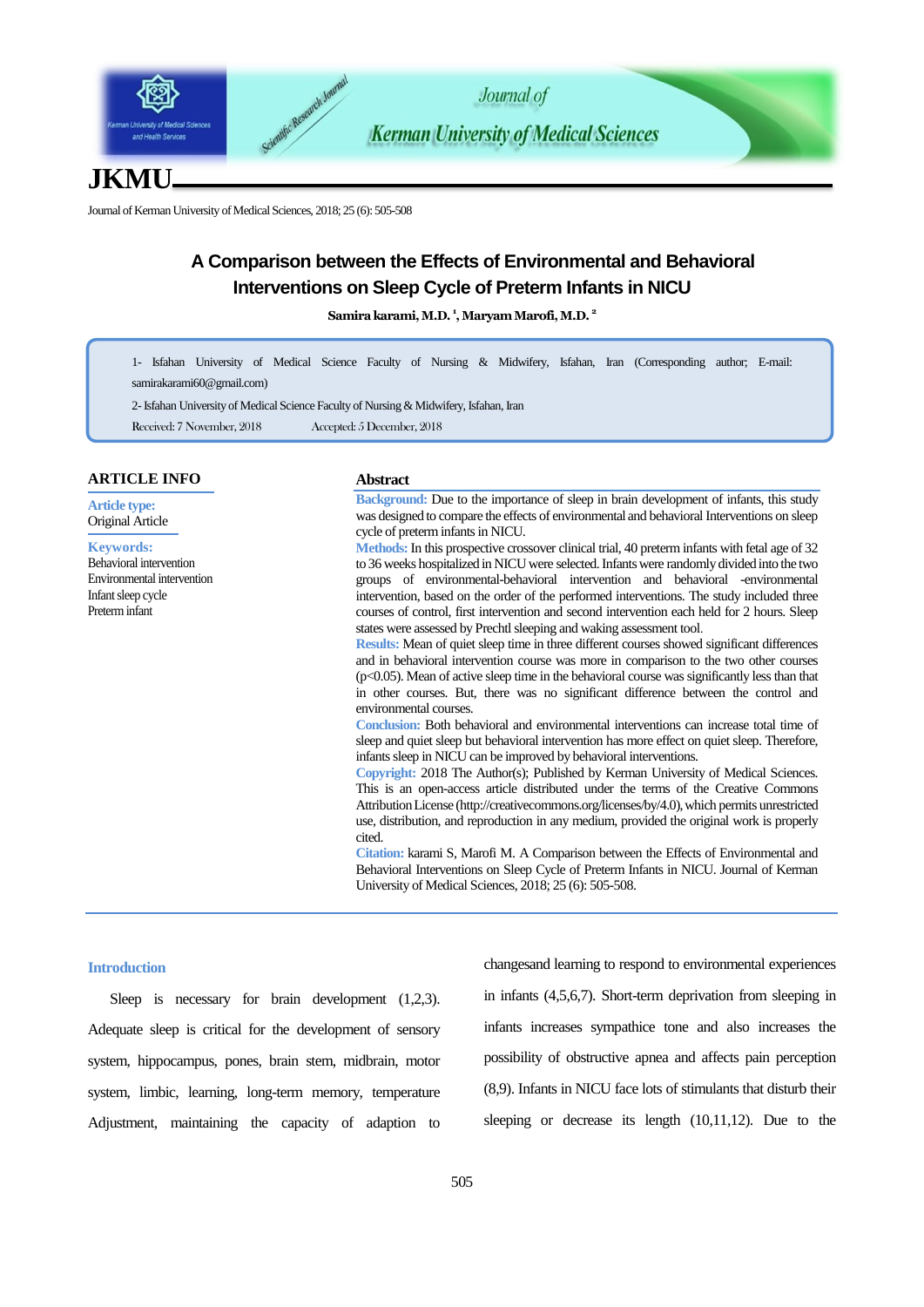importance of sleep in infants, in recent years, a number of studies have been done about the effective factors on sleeping. Bertelle et al. (2005) study showed that personal care (decrease light and noises, use of the head, back and feet supporters, swaddling clothes, non-nutritional sucking, grasping, decrease of stressful intervention of parents and kangaroo mother care) can increase the time of active and quiet sleep in preterm infants (13,14).

Although, in recent years, the developmental care in NICU has been considered around the world, in Iran, only some of these cares and in a limited form are done now (15). Based on studies in other countries, both behavioral and environmental interventions can cause comfort in infants (16,17), but we could not find any comparative study in literature review and decided to compare the effects of environmental and behavioral interventions on sleep cycle of infants with the aim of making effective changes to improve infants' sleep.

## **Methods**

This study was a prospective clinical trial with crossover design. Sampling was done from 2016/07/22 to 2016/12/21 in Alzahra Educational-medical Center affiliated to Isfahan University of Medical Sciences. Sample size was estimated 40 infants. Inclusion criteria were fetal age of 32 to 24 weeks base on LMP or ultrasound report, neonatal age of 1-20 days, selfbreathing without support, no congenital defect and no abnormal neurologic finding including intraventricular hemorrhage (more than grade 2), no use of addictive drugs by mother in pregnancy, no sedative therapy in the last 24 hours, no or limited kangaroo mother care due to mother unwilling or absence, no diarrhea, no infant re-hospitalization, APGAR

score>4 and infant feeding every two hours. Exclusion criteria were to the necessity of doing special intervention during the study or parents refusal to continue the study. The sampling method was convenience. Each infant underwent no intervention course in the first day and in the second and third days, based on its assigned group, the infant received respectively either the behavioral and environmental interventions or environmental and behavioral interventionsfor 2 hours. Infants' assessment was done between12 m.d to 20 p.m. Each course was started immediately after infant feeding. In environmental course, the environment light was being decreased by lowering the light and turning off the extra lamps and noises were being reduced by inserting earplugs in the infants' ears. In the behavioral intervention course, fetal position was being provided for infants by ward tools and any unnecessary manipulation was being avoided. Infants' sleeping state was assessed and recorded using Pertchl Scale. Finally, the total time of sleep and each sleep state in each course were calculated for two hours. Data were analyzed through SPSS18. Repeated measure covariance was used for comparing mean of the total time of sleep and each sleep state and independent t-test was used for comparing demographic variables.

#### **Results**

Overall, 40 infants (23 girls and 17 boys) divided into the two groups of environmental-behavioral and behavioralenvironmental were assessed in 3 courses. From all, 62.5% of infants were in the incubator and 37.5% were in the cut. Infants' age was in the range of 1-28 days and birth weight ranged 1000-3515 gr. According to the independent t-test,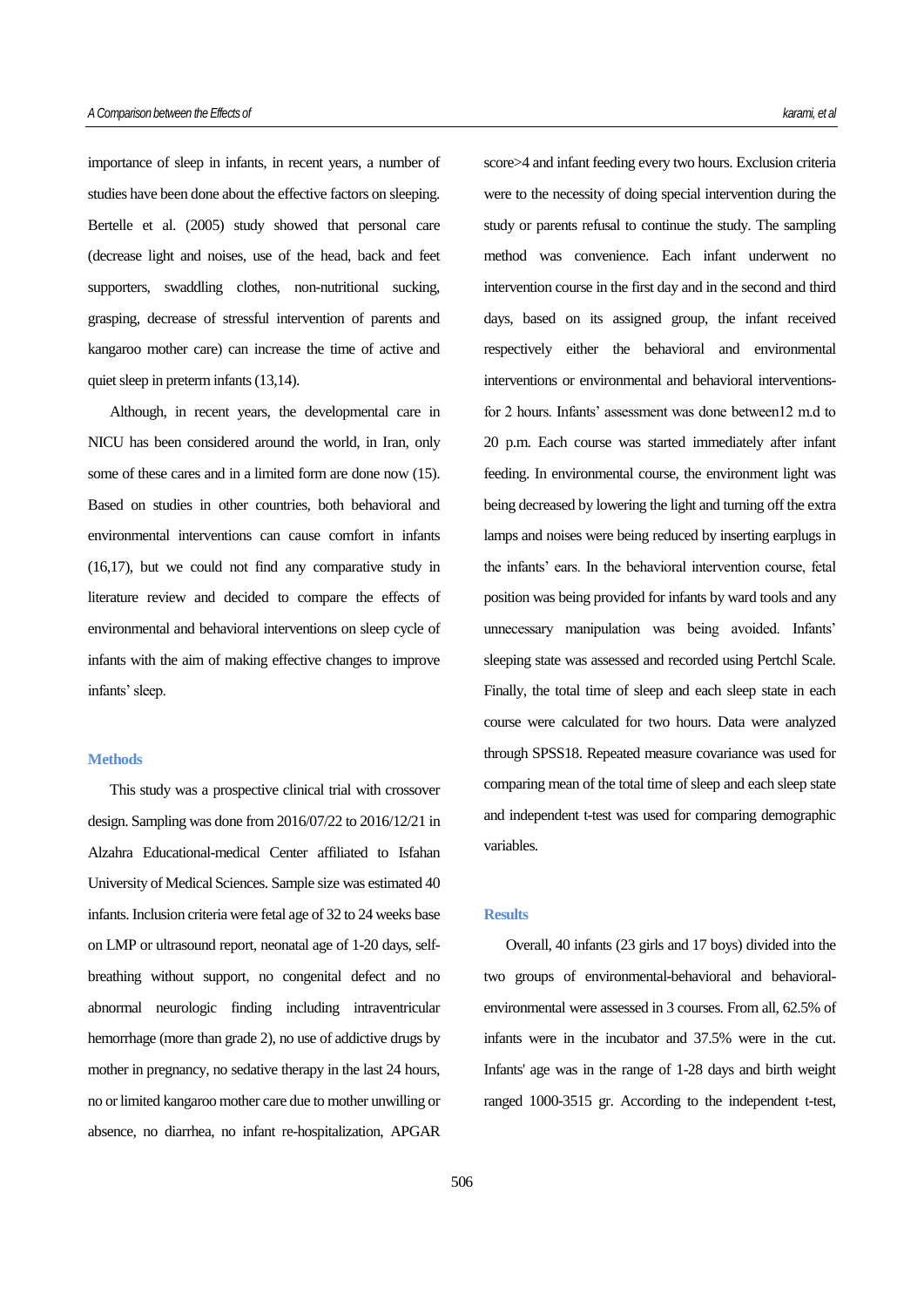mean of fetal age, infant age at the time of study and birth weight did not show any significant difference (p> 0.05).

Mean of total sleep times were 109 minutes in the no intervention (control) course and 114 minutes in both the environmental intervention and the behavioral intervention courses. Repeated measure covariance test showed no significant difference between the two groups in regard to the total time of sleep in control, environmental intervention and behavioral intervention courses(p>0.05)

Means of quiet sleep time were 64.3 minutes in the control course, 72.3 minutes in the environmental intervention course and 91.9 minutes in the behavioral intervention course. According to the results of LSD test, means of quiet sleep time in the behavioral and environmental intervention courses were significantly more than that in the control course  $(p<0.05)$ .

Means of active sleep time were 44 minutes in the control course, 38.7 minutes in the environmental intervention course and 22 minutes in the behavioral intervention course and according to LSD test, mean of active sleep time in the behavioral intervention course was significantly less compared to other courses  $(p<0.05)$ . But, there was no significant difference between the control course and the environmental course. (p>0.05)

### **Discussion**

# **References**

- 1. Als H. Newborn Individualized Developmental Care and Assessment Program (NIDCAP): new frontier for neonatal and perinatal medicine. J Neonatal Perinatal Med 2009; 2 (3):135-47.
- 2. Allen KA. Promoting and protecting infant sleep. Adv Neonatal Care2012; 12 (5):288-91.

According to the obtained results, in both environmental and behavioral interventions courses, the total time of infants' sleep was more than that in the control course, but the difference between the environmental and behavioral interventions was not significant. Mean of quiet sleep time in the behavioral intervention course was significantly more than that in the environmental intervention course and in the environmental intervention course, it was significantly more than that in the control course. Mean of active sleep time was significantly less in the behavioral intervention course compared to two other courses, but there was no significant difference between the control and the environmental intervention courses. Bertelle et al. assessed preterm infants' sleeping by polysomnography in 2007 and showed that developmental care can increase total times of sleep and quiet sleep (13,14). The results of current study are in agreement with the results of the mentioned study.

## **Conclusion**

Based on the results of this study, behavioral interventions including fetal position and reduction of infants' manipulation causes more quiet sleep; therefore, this intervention can be used to improve the sleep quality of hospitalized infants.

3. Catelin C, Tordjman S, Morin V, Oger E, Sizun J. Clinical, physiologic, and biologic impact of environmental and behavioral interventions in neonates during a routine nursing procedure. J Pain 2005; 6 (12):791-7.